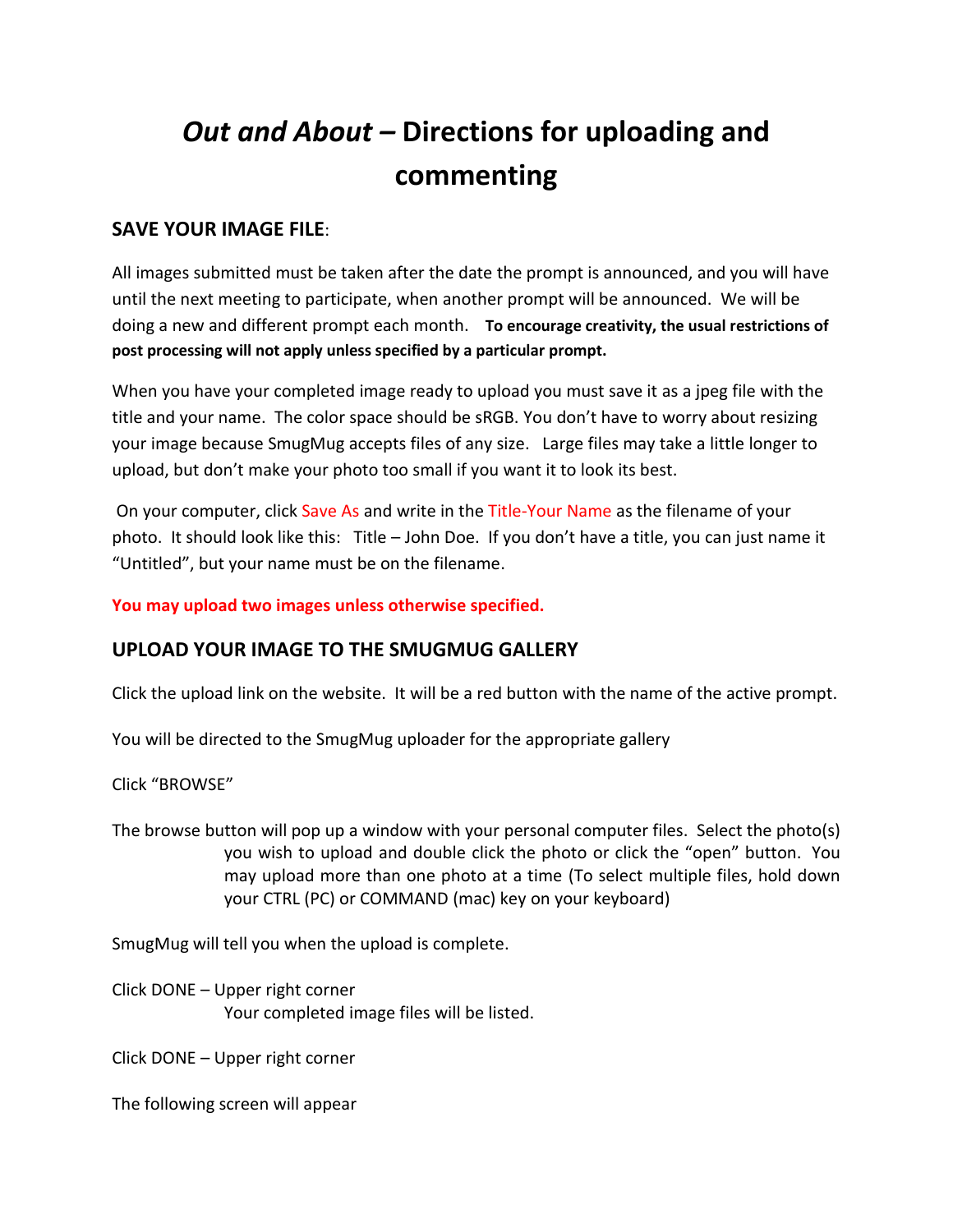Type in the member password that will be sent by email to all members

#### Click "LET ME IN"

| Unlock             |              |
|--------------------|--------------|
| Gallery            |              |
| Password           |              |
| <b>LET ME IN</b>   |              |
| <b>Remember Me</b> | Need a hint? |

The gallery of all the images that have been uploaded to that gallery will be shown. Your image(s) should be included in the gallery, but there may be a delay of several minutes.

## **TO NAVIGATE THE GALLERY**

You can click a single image to make it full size (if it's too large or small, you can click the icon on the lower far right side to adjust the size). The icon with the " i " in a circle will show you the metadata of the photo. Click left and right arrows on the sides to click through the photos. To go back to gallery thumbnails, click the X in the upper right corner.

#### **TO READ OR MAKE COMMENTS**

In the slide show or single photo mode, you may read the comments by clicking the little balloon icon on the lower right. You can also click the "Like" icon (Little hand with thumb up)

If you want to make a comment you will be asked to sign in again. Put your curser in the text box next to the little head and click.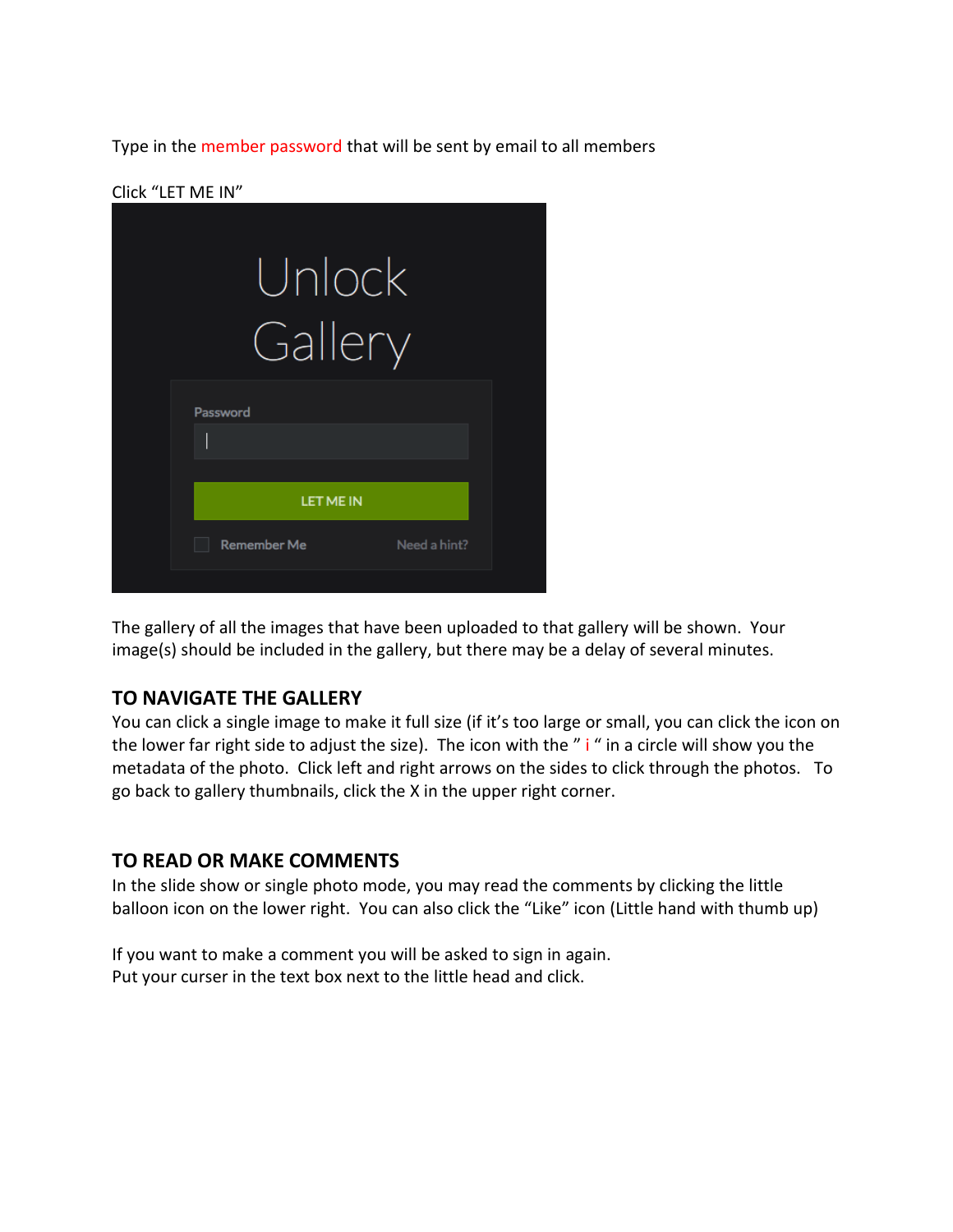

# The log in screen will appear

| Comments          |                                     | ×  |
|-------------------|-------------------------------------|----|
|                   | You must log in to leave a comment. | B. |
|                   | UOGIN <b>T</b> Log In               |    |
| No Comments       |                                     |    |
| <b>Click here</b> |                                     |    |
|                   |                                     |    |
|                   |                                     |    |

Click the icon with the blue "f" for Facebook Log In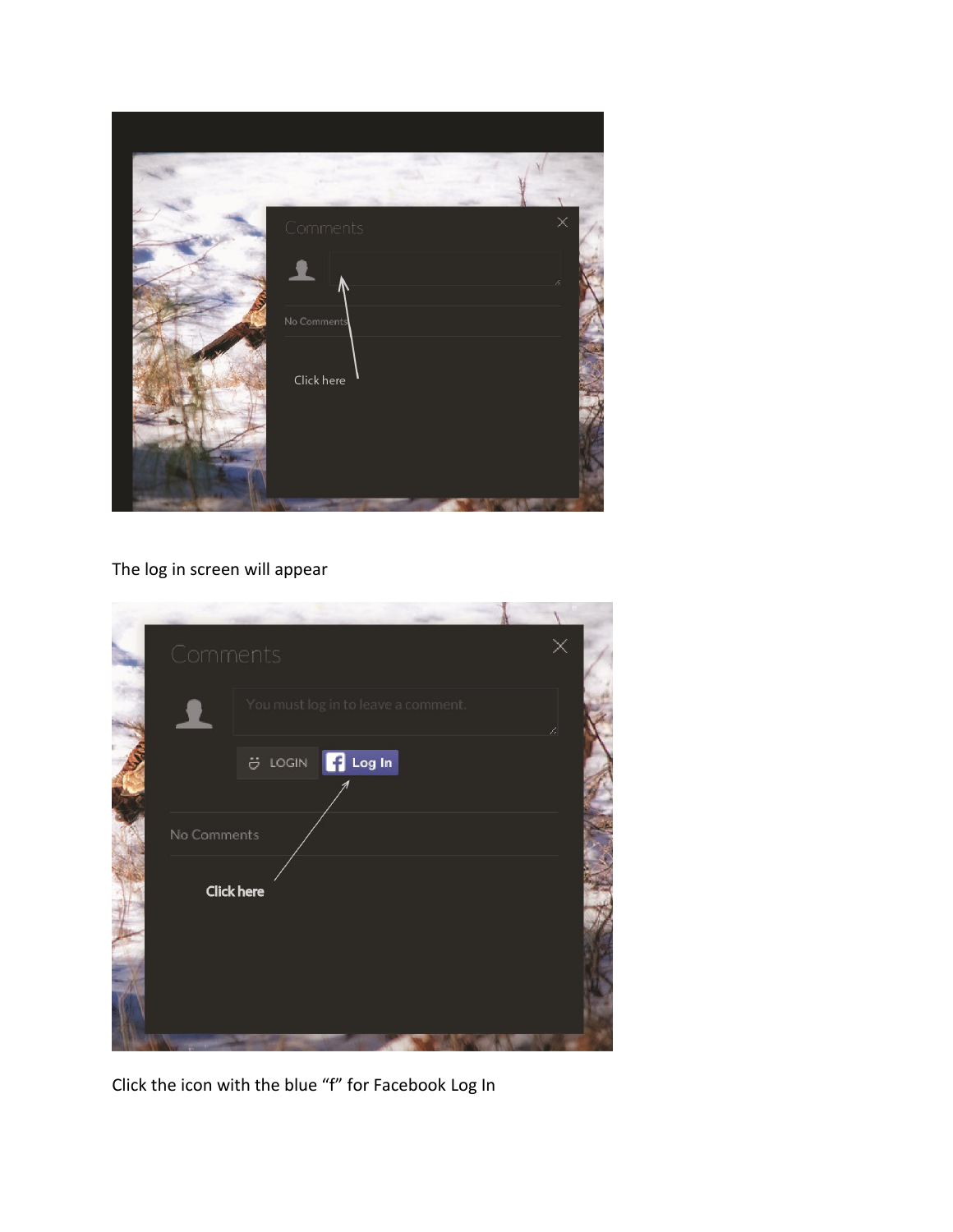#### You will see this screen

| 000                                               | Facebook<br>$\mathbb{E}$           |    |  |
|---------------------------------------------------|------------------------------------|----|--|
| f Facebook                                        |                                    |    |  |
| Log in to use your Facebook account with SmugMug. |                                    |    |  |
| <b>Email or Phone:</b>                            | outandabout@sandhillsphotoclub.org |    |  |
| Password:                                         | [SPC member password]              | B. |  |
|                                                   | Keep me logged in                  |    |  |
|                                                   | Forgot your password?              |    |  |
|                                                   |                                    |    |  |
| Sign up for Facebook                              | Cancel<br>Log In                   |    |  |
|                                                   |                                    |    |  |

If you have your own Facebook account - SmugMug may automatically sign you in if your Facebook account is open. Or, you may be asked for your personal Facebook log in email and password. Enter your own information instead of what is printed on the above screen. You will now be able to post comments. It will be easier for you to use your own Facebook account because you will automatically be recognized by SmugMug after your first log in and you will not have to remember to sign your name to your comments. If Facebook asks if you want to share your information, click SKIP, and your SmugMug activity will not be posted on your personal Facebook page.

Write your comment in the text box next to your Facebook photo. You may also rate the photo by clicking the stars under the text box. Click POST. To exit the comment box click the X in the upper right corner.

If you do NOT have your own Facebook Account – You have to use the club generic Facebook account that has been set up for members to use who do not have their own Facebook account. This account is in the name of "Bill Stoffel".

Click the comment balloon in the lower right corner. After following the above directions, and you get to the Facebook log in screen. Type in the email box [outandabout@sandhillsphotoclub.org](mailto:outandabout@sandhillsphotoclub.org) and member password

The comment box at the top will show the Sandhills Photo Club Icon and the name Bill Stoffel. WRITE YOUR OWN NAME FIRST before writing your comment so we all know who you are. Anonymous posts may be deleted. You may also rate the photo by clicking the stars under the text box. Click POST. To exit the comment box click the X in the upper right corner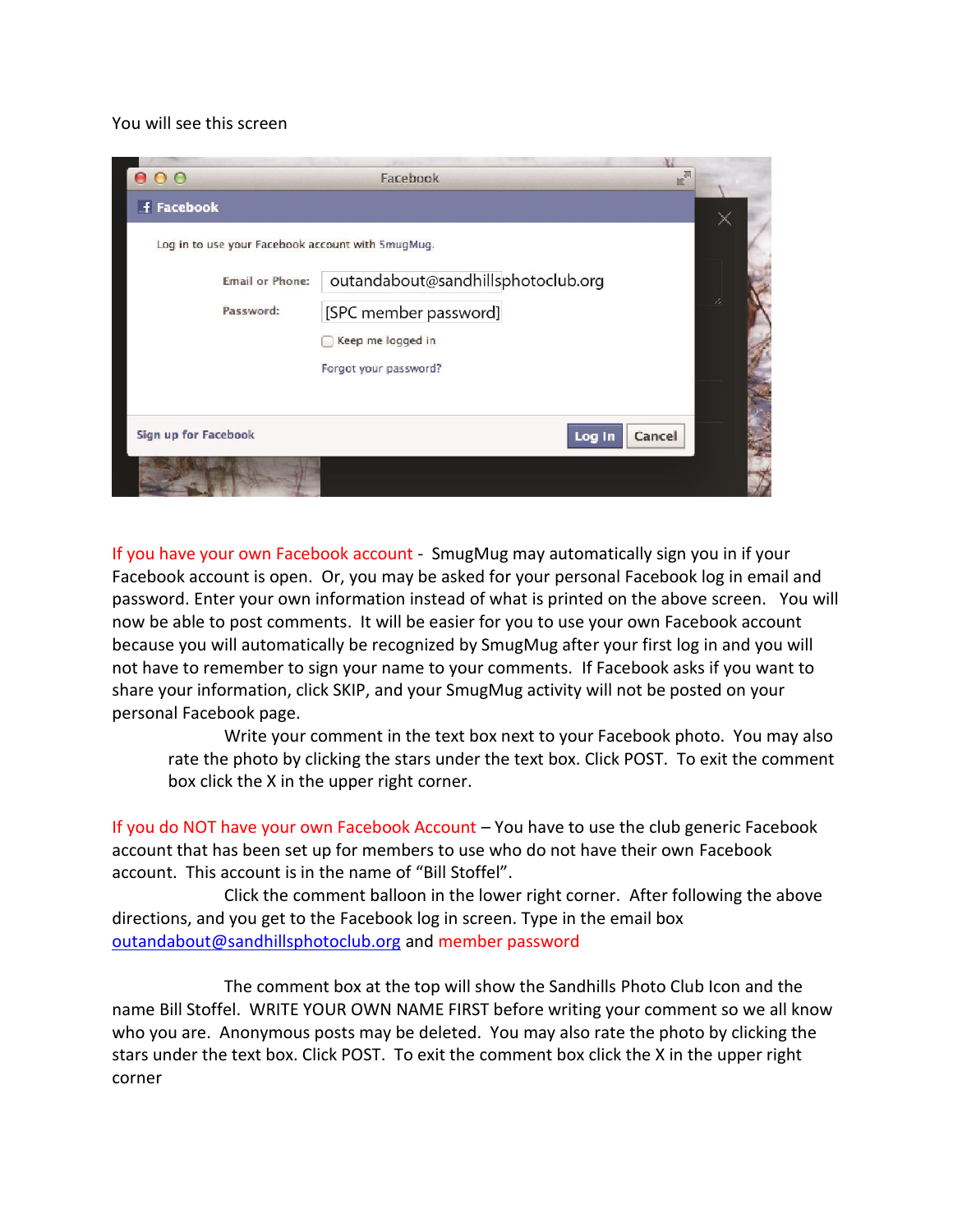

NOTE: YOU MUST CLICK ON "POST" OR THE COMMENT WILL NOT BE POSTED. IF YOU TYPE YOUR HEART OUT AND THEN CLICK THE X IN THE UPPER RIGHT CORNER ALL YOUR WORDS WILL BE LOST.

# **DON'T HAVE A PHOTO TO UPLOAD? BYPASS THE UPLOADER.**

If you don't have photos to upload, but you want to visit the gallery to look at the photos and read and/or make comments here is the link that will bypass the uploader. You might want to bookmark it.

[http://sandhillsphotoclub.smugmug.com/Out-and-About/Out-and-About-2014/Window-Light-](http://sandhillsphotoclub.smugmug.com/Out-and-About/Out-and-About-2014/Window-Light-Feb-2014)[Feb-2014](http://sandhillsphotoclub.smugmug.com/Out-and-About/Out-and-About-2014/Window-Light-Feb-2014)

# **MORE ABOUT MAKING COMMENTS AND CRITIQUES FROM THE EXPERTS**

The password protected gallery will be visible to all members who have the password, even those who have not uploaded any photos. All members will be able to make comments and read comments written by others. Of course, we expect all comments to be positive and encouraging.

Suggestions may be made as long as they are constructive, but the critiquing will be left to a few particular chosen volunteers from the advanced group who will remain anonymous. They will be using the names of great photographers who are deceased. (Even I don't know who they are, and they don't